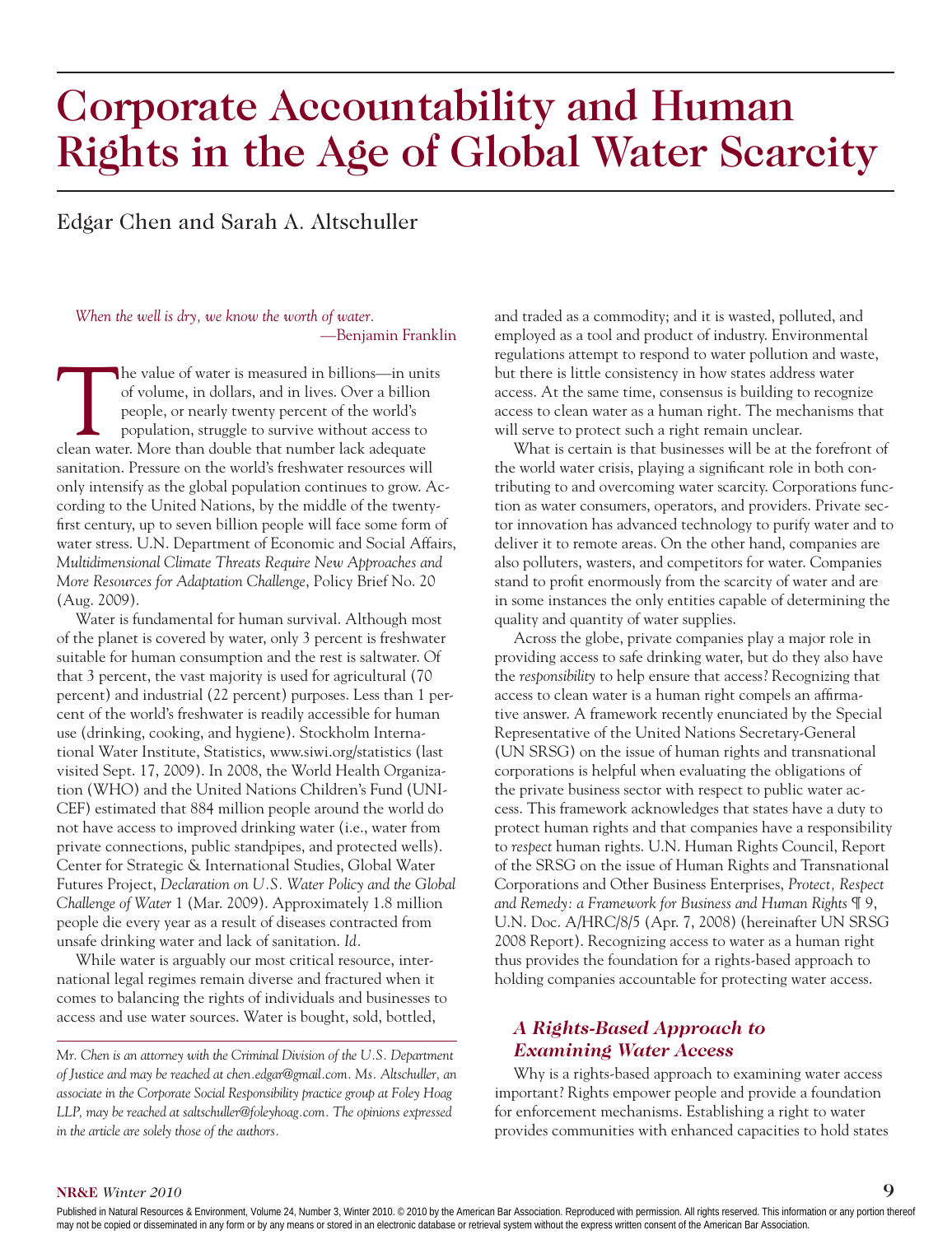accountable for their failure to protect people's access to available water resources.

Water access issues, however, are most commonly examined through a development-based framework focusing on the physical availability of water, rather than the legal right to access it. For example, one of the targets established by the United Nations Millennium Development Goals is to reduce by half the proportion of people without sustainable access to safe drinking water by the year 2015 (with 1990 established as the baseline year). United Nations, *The Millennium Development Goals Report 2008*, 40 (2008). As of 2008, the WHO and UNICEF suggested that the world was on target to meet this goal. Specifically, their report suggested that by 2015, 90 percent of the world's population would access water through a piped connection, whether in their home or at a public tap, protected well, protected spring, or through rainwater collection. WHO and UNICEF Joint Monitoring Programme for Water Supply and Sanitation, *Progress on Drinking Water and Sanitation: Special Focus on Sanitation*, 24 (2008). This projection still leaves 10 percent of the world's population accessing water from unprotected sources. Moreover, these projections assess the infrastructure necessary to access protected water sources; they do not address whether people will retain the *right* to access those water sources even if they cannot afford to pay for those rights.

Fundamental to understanding a rights-based approach to water access is awareness that under international law states have primary responsibility for protecting human rights. Notably, that responsibility includes the obligation to protect against the abuse of human rights by third parties, including private corporations. This obligation is important, as the scarcity of water has not only heightened water's value as a lifegiving resource, it has also increased the incentives for private actors to invest heavily in protecting present and future water access rights. These facts threaten to undermine the access of individual citizens to water resources.

### *Water Rights and Public and Private Obligations*

Water scarcity has led to the development of a vast industry of companies that pump, purify, transport, and bottle water. The size of this industry is currently estimated at nearly \$375 billion a year worldwide. Janney Water Indexes, The Water Markets: The Size of the Water Industry, http://janney.snetglobalindexes.com/industry.php. The profit mechanism has helped promote investment in infrastructure that has significantly increased access to freshwater worldwide. This investment has the potential to bring efficiency to water systems that are plagued by corruption and poor governance in both the developing and developed world.

Companies that invest in water delivery infrastructure, ranging from sanitation plants to pump wells in remote communities, expect to benefit from the risks that they take. The need to ensure profits will lead companies to make choices about where and how water delivery should take place. It will also necessitate the imposition of fees, whether on individuals or on governments, for the water that they deliver. But what happens when people cannot afford to pay for water? Placing a public resource, especially one that is necessary to sustain life, in the hands of profit-driven providers can raise significant ethical questions and create conflict between private and public interests.

There are many examples of the types of conflicts that can arise between companies and communities over water access. In Cochabamba, Bolivia, protests erupted in 2000 after a consortium of private companies raised water tariffs significantly, essentially pricing many peasants out of the ability to access water. The government of Bolivia privatized Cochabamba's water systems, granting a forty-year contract to the consortium, as a condition of receiving certain loans from the World Bank. The premise behind privatization was ostensibly salutary: only the financing of the private sector could pay for the initial outlay necessary to drastically expand water infrastructure and eliminate public-sector corruption and lethargy, which plagued delivery of services. But the lack of water access suffered by the poor of Cochabamba led to violent protests and the declaration of a state of emergency, resulting in numerous deaths. The Bolivian government subsequently terminated the agreement with the private water companies. *Water Privatization Case Study: Cochabamba, Bolivia,* Public Citizen (2001), *available at* www.citizen.org/documents/bolivia\_(pdf).pdf*.* 

In South Africa, which has enshrined the right to clean water in its constitution, many municipal water utilities have granted long-term management concessions to private water companies. Government officials claim that the privatization has dramatically expanded water services to communities that did not have water previously. However, many poor communities have suffered water shutoffs when customers have been unable to pay their water bills. Notably, because of South Africa's constitutional guarantee to water, South Africa citizens have been successful in seeking judicial remedies preventing water shutoffs. American Society of International Law, International Law In Brief, *The High Court of South Africa: Mazibuko and The City of Johannesburg* (Apr. 30, 2008), *available at* www.asil.org/ilib080603.cfm.

Conflicts have arisen not only between communities and private water providers, but also between communities and companies seen as competing for water access. Extractive industry processes are highly water intensive, and extractive companies are frequent targets of water protests. In Chile, which boasts some of the most liberal free-market water policies in the world, tensions have risen between companies that have purchased water rights and communities that blame those companies for water shortages. In the town of Quillagua, one of the driest places in the world, community members blame a large state mining company for polluting the river that once provided water to the town. Another private mining company now holds 75 percent of the local water rights, and the town is dependent upon water that is brought in by trucks. Alexei Barrionuevo, *Chilean Town Withers in Free Market for Water*, N.Y. Times, Mar. 14, 2009, at A12. Community concerns are not limited to the extractive sector, however. In

Published in Natural Resources & Environment, Volume 24, Number 3, Winter 2010. © 2010 by the American Bar Association. Reproduced with permission. All rights reserved. This information or any portion thereof may not be copied or disseminated in any form or by any means or stored in an electronic database or retrieval system without the express written consent of the American Bar Association.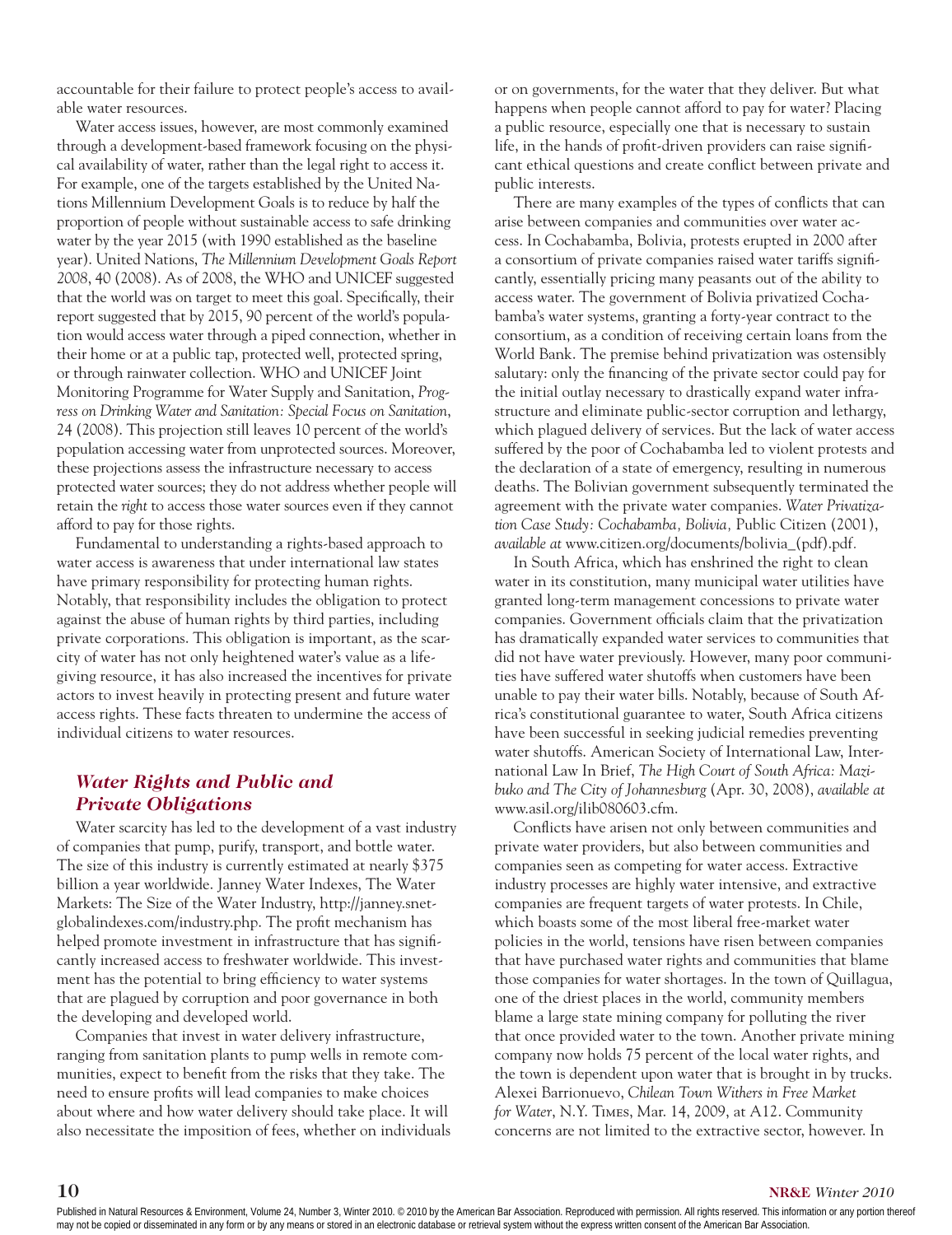India, there have been large protests against both the Coca-Cola Company and Pepsico, Inc. due to the belief that the companies' usage of local groundwater supplies contributed to water scarcity in many communities. Saritha Rai, *Protests in India Deplore Soda Makers' Water Use*, N.Y. Times, May 21, 2003, at W1.

The conflict and competition for water resources will only increase in coming years. In its 2008 report on water scarcity, JPMorgan warned that, by the year 2025, the river basins important to major economies, including the United States, Mexico, Western Europe, and China will experience significant water shortages as consumption outpaces supply. J.P. Morgan Securities Inc., Global Equity Research, *Watching Water— A Guide to Evaluating Corporate Risks in a Thirsty World,* 6–7, Mar. 31, 2008, *available at* www.wri.org/publication/watchingwater. Relying on data from the World Resources Institute, the report warns of particularly severe water scarcity in South Africa, northwestern India, and North China. *Id.* As a result, the private sector's role as a water supplier is likely to increase**.**  States, especially in the developing world, where population growth is the fastest, struggle with the enormous costs of delivering freshwater. Private investment may be essential in developing the infrastructure necessary to deliver water to the world's population. Against these assumptions, we argue that both states and companies have intertwining moral and legal responsibilities with regard to water access.

# *State Responsibilities and the Right to Water*

States have primary responsibility for protecting human rights. How will public policy makers navigate the conflicts between public and private demands for water resources? What are the obligations of private companies who provide water delivery services? The answers to these questions depend on developing a clear understanding of the respective duties of public and private actors and establishing enforcement mechanisms to ensure that each party's obligations are fulfilled.

Despite an emerging consensus that access to water is a human right, there are no specific international covenants or treaties dedicated to defining the right to water. Rather, the consensus is built upon the language of multiple conventions recognizing the necessity of water to human life. Article 24(1) of the Convention on the Rights of the Child holds that state parties must pursue the highest attainable standard of health for children "through the provision of adequate nutritious foods and clean drinking-water." Convention on the Rights of the Child, G.A. Res. 44/25, Annex, art. 24, ¶ 1, U.N. Doc. A/44/49 (entered into force Sept. 2, 1990). Article 14(2) of the Convention on the Elimination of Discrimination Against Women requires that state parties shall ensure women the right to "enjoy adequate living conditions, particularly in relation to [. . .] water supply" Convention on the Elimination of All Forms of Discrimination Against Women, G.A. Res. 34/180, art. 14, ¶ 2, U.N. Doc. A/34/46 (entered into force Sept. 3, 1981). Even the Geneva Conventions and their

additional protocols guarantee that during wartime, water supplies cannot be deliberately targeted and prisoners of war must receive adequate drinking water. *See e.g.,* Protocol Additional to the Geneva Conventions of 12 Aug. 1949, and relating to the Protection of Victims of International Armed Conflicts (Protocol I), 8 June 1977, art. 54, ¶ 2; Convention (III) relative to the Treatment of Prisoners of War, Geneva, 12 Aug. 1949. arts. 20, 26, and 46.

Private investment may be essential in developing the infrastructure necessary to deliver water to the world's population.

International consensus on the right to water is perhaps best reflected in General Comment No. 15 released by the United Nations Economic and Social Council (ECOSOC) in 2002. U.N. Committee on Economic, Social and Cultural Rights, *General Comment No. 15, The Right to Water (Arts. 11 and 12 of the International Covenant on Economic, Social and Cultural Rights)*, U.N. Doc. E/C.12/2002/11, (Jan. 20, 2003) [hereinafter General Comment No. 15]. General Comment No. 15 interprets Articles 11 and 12 of the International Covenant on Economic, Social and Cultural Rights (ICESCR) as containing a right to water. Article 11(1) of the ICESCR requires that state parties to the Covenant recognize essential rights that are indispensable to an adequate standard of living, "including adequate food, clothing and housing." General Comment No. 15 at ¶ 3. By using the term "including," ECOSOC found that the Covenant did not intend the listed rights to be exhaustive and that "[t]he right to water clearly falls within the category of guarantees essential for securing an adequate standard of health (Art. 12, para. 1) and the rights to adequate housing and adequate food (Art. 11, para. 1)." *Id.* General Comment No. 15 observed that the right to water should be seen "in conjunction with other rights enshrined in the International Bill of Rights, foremost amongst them the right of life and human dignity." *Id.*

In General Comment No. 15, ECOSOC sets forward its views on the content of the right to water, stating that

The human right to water entitles everyone to sufficient, safe, acceptable, physically accessible and affordable water for personal and domestic uses. An adequate amount of safe water is necessary to prevent death from dehydration, to reduce the risk of water-related disease and to provide for consumption, cooking, personal and domestic hygienic requirements.

*Id.* at ¶ 2. General Comment No. 15 specifically asserts that

**NR&E** *Winter 2010* **11**

Published in Natural Resources & Environment, Volume 24, Number 3, Winter 2010. © 2010 by the American Bar Association. Reproduced with permission. All rights reserved. This information or any portion thereof may not be copied or disseminated in any form or by any means or stored in an electronic database or retrieval system without the express written consent of the American Bar Association.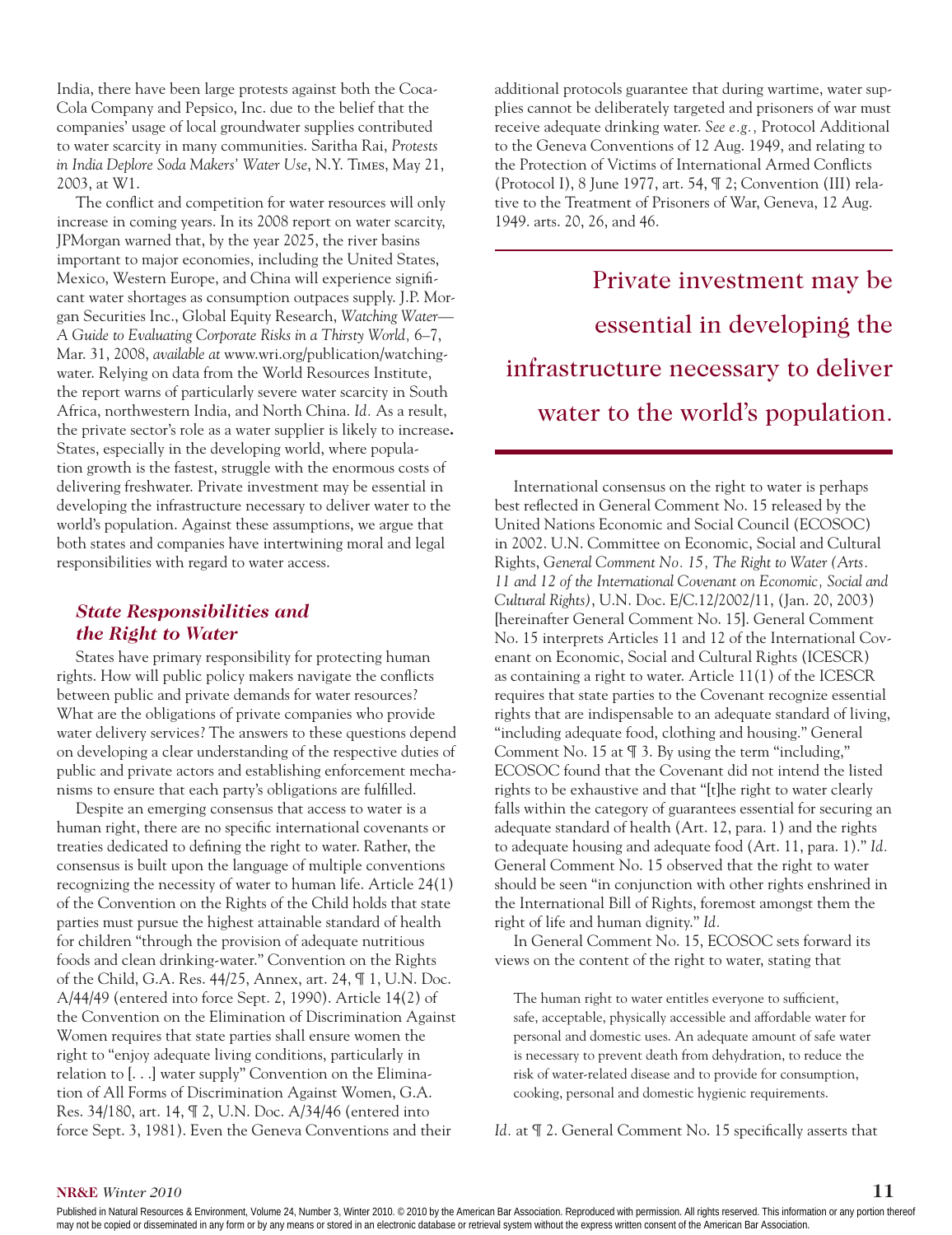people are entitled to "a system of water supply and management that provides equality of opportunity for people to enjoy the right to water." *Id.* at ¶ 10. ECOSOC declared that "the water supply for each person must be sufficient and continuous for personal and domestic uses." Water must be "accessible to everyone without discrimination, within the jurisdiction of the State party." *Id.* at ¶ 12(c). With regard to economic accessibility, General Comment No. 15 provides that "[w]ater, and water facilities and services must be affordable for all. The direct and indirect costs and charges associated with securing water must be affordable, and must not compromise or threaten the realization" of other rights set forward in the ICESCR. *Id.* at  $\P$  12(c)(ii). The clear statement that water must be accessible and affordable for all provides a strong basis for a right-based assertion that communities and individuals cannot be denied access to water because of an inability to pay.

### *Company Responsibilities and the Right to Water: Due Diligence*

What does a right to water mean for companies? The Universal Declaration of Human Rights proclaims that "every organ of society" has a role to play in promoting the principles of the Declaration and its guarantees of a right to life and a standard of living adequate for health. Universal Declaration of Human Rights, G.A. Res. 217A (III), U.N. Doc. A/810 at 71 (1948). Until recently, debates about the nature of companies' human rights obligations have largely taken place in either classrooms or courtrooms. In the last several years, more international consensus has developed with respect to corporate responsibility for human rights. A significant factor in this emerging consensus has been the work of the UN SRSG on the issue of human rights and transnational corporations. In July 2005, then Secretary-General Kofi Annan appointed John G. Ruggie, a professor at Harvard University's Kennedy School of Government, to be his Special Representative, with a mandate to provide views and practical recommendations on the scope and content of corporate responsibility with respect to human rights.

Since Ruggie's appointment, the UN SRSG has conducted multi-stakeholder consultations on five continents, solicited submissions from a wide variety of stakeholders, and directed multiple research initiatives. Out of this work has emerged a series of reports that has provided a strong conceptual and policy framework for dialogue on companies' obligations with regard to human rights. In a report released in April 2008, the UN SRSG advanced three core principles to help guide the debate: (1) States have a duty to protect against human rights abuses by third parties, including companies; (2) companies have a responsibility to respect human rights; and (3) there needs to be effective access to remedies so that these respective obligations can be enforced. UN SRSG 2008 Report, *supra* at ¶ 9.

How does this framework address emerging conflicts over water? At a minimum, the UN SRSG observed that "[t]o respect rights essentially means not to infringe on the rights

of others—put simply, to do no harm." *Id*. at ¶ 24. The UN SRSG also observed that companies are specialized economic organs, not democratic political institutions, and thus "their responsibilities cannot and should not simply mirror the duties of States." *Id*. at ¶ 53. Ultimately, the UN SRSG contemplates that the corporate responsibility to respect human rights requires that companies carry out sufficient due diligence efforts so that they are aware of and are thus able to address and prevent any adverse human impacts associated with their operations. In an April 2009 report, the UN SRSG specifically suggested that what is required is an "ongoing process of human rights due diligence, whereby companies become aware of, prevent, and mitigate adverse human rights impacts." U.N. Human Rights Council, Report of the Special Representative of the Secretary-General on the Issue of Human Rights and Transnational Corporations and Other Business Enterprises, *Business and Human Rights: Towards Operationalizing the "Protect, Respect and Remedy" Framework*, at ¶ 49, U.N. Doc. A/HRC/11/13 (Apr. 22, 2009) [hereinafter UN SRSG 2009 Report].

When considered in the context of the human right to water, this statement provides the basis for public pressure on private companies to evaluate, be publicly transparent about, and mitigate the human impacts of their water use and to factor in the need to preserve and protect adequate community water resources when making determinations about water resource allocation.

In his April 2009 report, the UN SRSG sets forward three factors that should define the scope of a company's human rights due diligence process. The first is the "country and local context in which the business activity takes place." This factor includes such considerations as the country's human rights commitment and practices, the institutional capacity of public authorities, and "the scarcity of critical resources like water." The second factor is an assessment of the specific impacts a company's activities will have "in its capacity as producer, service provider, employer and neighbour." Finally, the UN SRSG suggests that a third factor for consideration is "whether and how" a company may contribute to human rights abuses through its relationships with business partners, contractors, other non-state actors, and state agents. UN SRSG 2009 Report, *supra* at ¶ 50.

In order to meet their obligation to respect human rights, companies should be required to assess the impact of their activities on water access—especially as they operate in different countries, each with varying levels of water scarcity and public authority capacity. Such a reporting requirement would significantly change the nature of what is expected of companies when dealing with water resources. Traditionally, national legal regimes, investment treaties, and international financial institutions have required companies to assess the environmental impacts of their investments. These assessments have typically documented the companies' water usage and potential water-quality impacts. Requiring companies to assess the degree to which their activities will affect the right to water access in a particular operating context raises different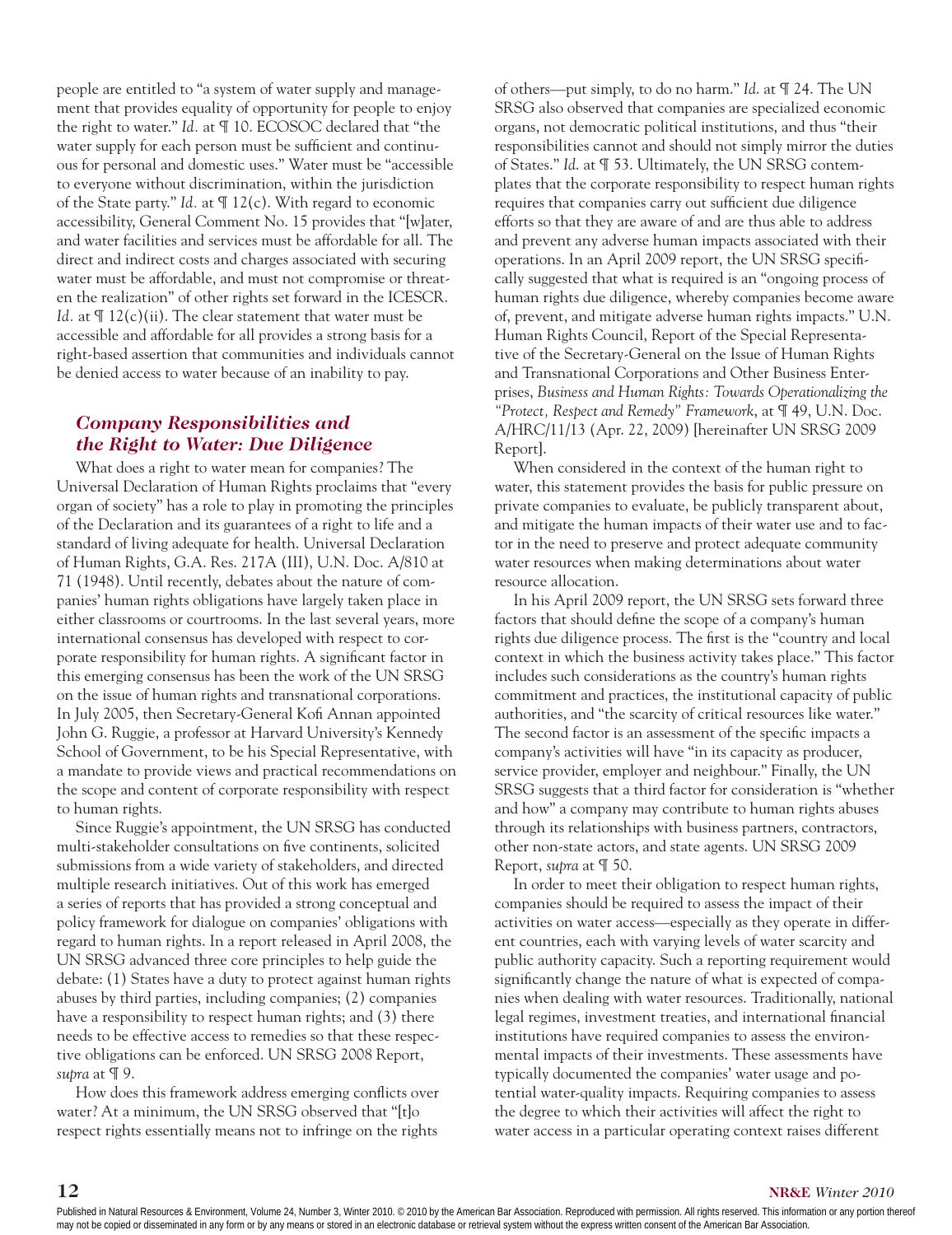questions. Under a rights-based approach to water assessment, companies should evaluate the harm their activities may cause to public water resources. Will a particular investment cause public or private actors to divert water resources in a way that will impact public water supplies? For water providers, will their activities increase water access and at what cost to communities? Water access must be provided free of discrimination; a rights-based approach provides for considerations of the particular impacts of corporate activities on the poor, women, and children.

A corporate assessment of potential water access consequences should be rigorous, and should be conducted at a local level in order to provide meaningful information for specific populations. For water deliverers, assessments should reflect the numbers of people that have either improved or restricted access to safe drinking water as a result of the company's activities. Ideally, these assessments should be participatory and should include the input of the communities impacted by company operations. Companies in the extractive sectors and other water-intensive industries should assess the degree to which their operations will impact local water supplies, both through diversion and contamination.

Under the UN SRSG's call for greater reporting and the doctrine that access to water must be provided free from economic discrimination, private water entrepreneurs should be required to disclose how much they are paying for access to water and how much they in turn charge the public for it. Examples of private purchasers of water access rights include T. Boone Pickens, who has launched an effort to mine the Ogallala aquifer under the Texas panhandle in order to sell the water to rapidly growing Texas cities, and Poland Spring® (a Nestlé subsidiary), which has bought the rights to extract hundreds of thousands of gallons of water per day from various towns in Maine. Jim Yardley, *For Texas Now, Water and Not Oil Is Liquid Gold*, N.Y. Times, Apr. 16, 2001, at A14; Steve Bodnar, *Maine Towns Grapple with Water-Rights Issues,*  Aug. 13, 2009, www.seacoastonline.com/articles/20090813- NEWS-908130419.

We remain agnostic about whether private companies should be able to sell water at profit to the public but note that greater transparency and reporting may help those municipalities earn a fair return when considering whether or not to offer a license to private companies to mine public water.

## *Water Access and Public and Private Remedies*

Finally, the UN SRSG's framework provides that there must be effective remedies for people to seek redress for abuses of human rights. Again, it is states that have the primary obligation to protect water access. Ultimately, states with effective regulatory regimes and strong rule of law will have the greatest capacity to protect that access. In practice, the establishment of state legislative and regulatory regimes to protect water access will involve policy debates balancing public and private interests and evaluations of the role of the private sector in

meeting local water challenges. Some states may choose to enshrine the right to water in national legislation, as South Africa has done. Other states may view an internationally recognized right to water as establishing clear development priorities. The UN SRSG's reports have recognized both judicial and nonjudicial mechanisms as important in providing for the redress of human rights abuses. Many states have established national human rights institutions that are able to handle grievances related to the human rights performance of companies outside of the formal judicial system. UN SRSG 2008 Report, *supra* at ¶ 96.

The UN SRSG also calls on companies to develop griev-

In return for the opportunity to profit from water, however, companies must be transparent in how their operations may infringe on the right of access to water.

ance mechanisms allowing individuals and communities to seek redress when their rights have been violated. Specifically, in his April 2008 report, he observes:

Effective grievance mechanisms play an important role in the State duty to protect, in both its legal and policy dimensions, as well as in the corporate social responsibility to respect. State regulation proscribing certain corporate conduct will have little impact without accompanying mechanisms to investigate, punish and redress abuses. Equally, the corporate responsibility to respect requires a means for those who believe they have been harmed to bring this to the attention of the company and seek remediation, without prejudice to the legal channels available.

UN SRSG 2008 Report, *supra* at ¶ 82. Corporate-level grievance mechanisms can be specific to the company or can be administered through multi-stakeholder or industry initiatives. Under a rights-based approach to ensuring water access for all peoples, public and private approaches to meeting state and corporate human rights obligations will likely progress through both regulatory measures and voluntary initiatives. The balance between the two approaches will be struck in different ways depending on local and national contexts, institutional capacities, and water scarcity concerns.

It is likely that both public and private mechanisms will involve demands for greater transparency on the part of

**NR&E** *Winter 2010* **13**

Published in Natural Resources & Environment, Volume 24, Number 3, Winter 2010. © 2010 by the American Bar Association. Reproduced with permission. All rights reserved. This information or any portion thereof may not be copied or disseminated in any form or by any means or stored in an electronic database or retrieval system without the express written consent of the American Bar Association.